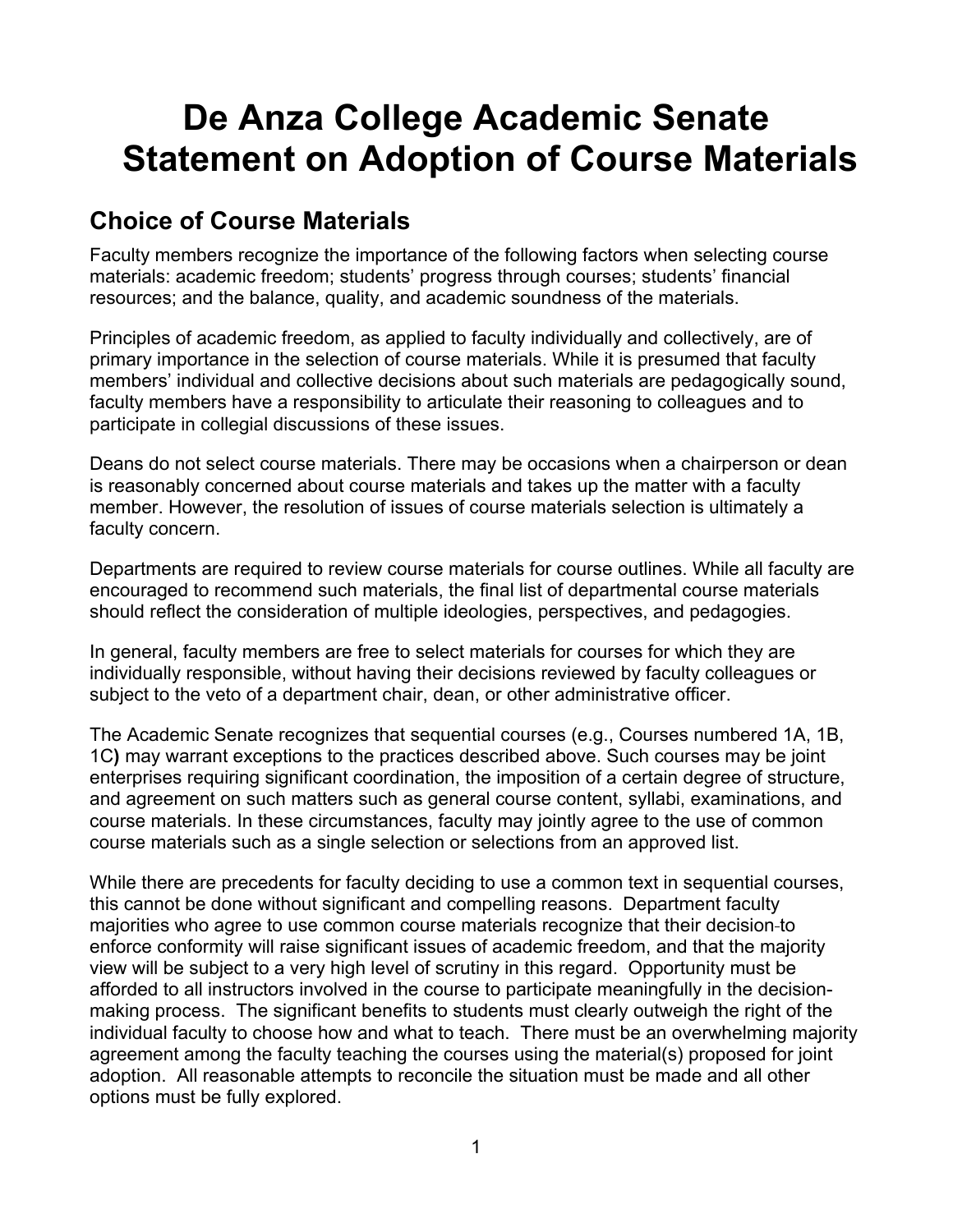In such cases in which the department does choose to adopt common course materials, it is ultimately the responsibility of the majority group to demonstrate that an individual faculty member's textbook choice has jeopardized the course objectives as stated in the course outline of record. Otherwise, in recognizing the value of academic freedom not only in protecting faculty rights but in ensuring that a wide variety of ideologies, perspectives and pedagogies is offered to students, a faculty member must still be allowed to select his/her own textbook.

It is the position of the Academic Senate that textbook decisions should normally be made by faculty in the departments using those texts. Department faculty resolve disputes themselves in normal circumstances. Recognizing the important principles involved in decisions concerning text adoption, Senate recognizes that department faculty may not always be able to mutually resolve disagreements about text selection. Unresolved cases should be directed to the Academic Senate for consultation, discussion, and resolution. A decision by the Senate concerning textbooks for a particular course could support the use of a single textbook or multiple textbooks for the course in question. Any decision by the Senate limiting textbook choice will apply only to the textbook in question.

### **Cost**

While the quality and effectiveness of teaching materials are of primary importance, faculty bear in mind that the cost of course materials is an issue for students.

Faculty recognize

- the value of providing copies of texts and other course materials in the library.
- that lower-cost alternatives, such as paperback editions, frequently provide the same value to students as more expensive versions.
- that the practice of publisher "bundling" of unnecessary course materials can increase costs to students.
- the effect on cost of publishers' commitments to extending the time that a particular edition remains in print.
- that accepting older editions of equivalent high quality texts may discourage publishers from marketing new editions containing merely trivial changes.
- that buy-back options at the end of the term may have a significant effect on cost to students.
- that the cost of course materials may be negotiable.
- that providing appropriate materials online may reduce costs.
- that the use of high quality public domain and similar resources may reduce costs.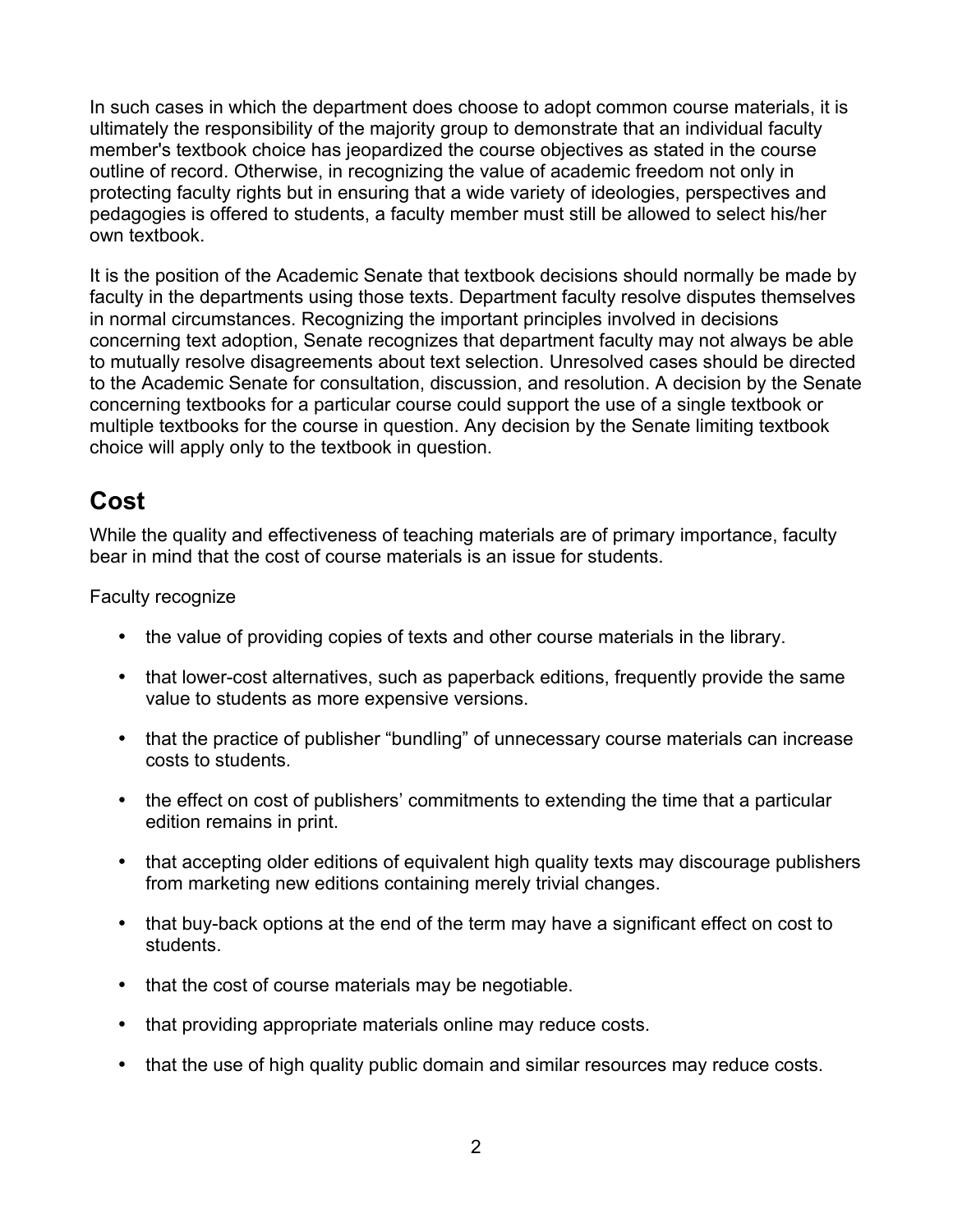Faculty, collectively and individually, do not accept mandates intended to lower costs if they have the effect of limiting academic freedom and/or compromising the quality of texts and course materials.

### **Faculty-Authored and Faculty-Published Course Materials**

Faculty-authored materials embody the accumulation of knowledge and best practices that an instructor has acquired over time. Many faculty also believe that the currently available materials do not serve the needs of students, so they create materials that enable them to teach their students more effectively. Faculty who use their own materials in their classes should be cognizant of Board Policy 4185 (Appendix #1) which reiterates California Education Code 78900, particularly the following clauses:

- 1. All materials prepared for sale on the campus—whether they carry the name of the District or not—must have prior administration approval.
- 2. No employee of the District may receive profit or royalties on materials which are reproduced for use only in the District.

Nationwide college and university policies on the sale of faculty-authored texts are very diverse, including encouragement of faculty authorship, no official policy, recognition of "ethical considerations," expectation that some percentage of royalties from sales to the author's students will be donated to charity, and policies forbidding faculty to require their own texts in classes they teach.

A primary consideration is the avoidance of intentional or unintentional coercion of students whose grade is determined by the author of the text. Ethical concerns about lack of peer review, coercion, etc., become less relevant when texts and other course materials are chosen by more than one faculty member.

Faculty authors are understandably enthusiastic about their creations. They are sensitive about promoting their commercial materials to colleagues unless specifically asked, so that colleagues not feel obliged to adopt such works. They are particularly mindful about this with regard to part-time and untenured faculty

Faculty-authored and faculty-published materials should be priced competitively to comparable materials. Faculty should consider making course materials available to students at no cost, for example on an instructor web page.

Faculty who author and/or publish their own materials should be cognizant of District policy regarding copyright ownership, particularly if materials are produced on campus, using District materials and/or equipment. See Board Policy 4185.4 (Appendix #1) for further clarification.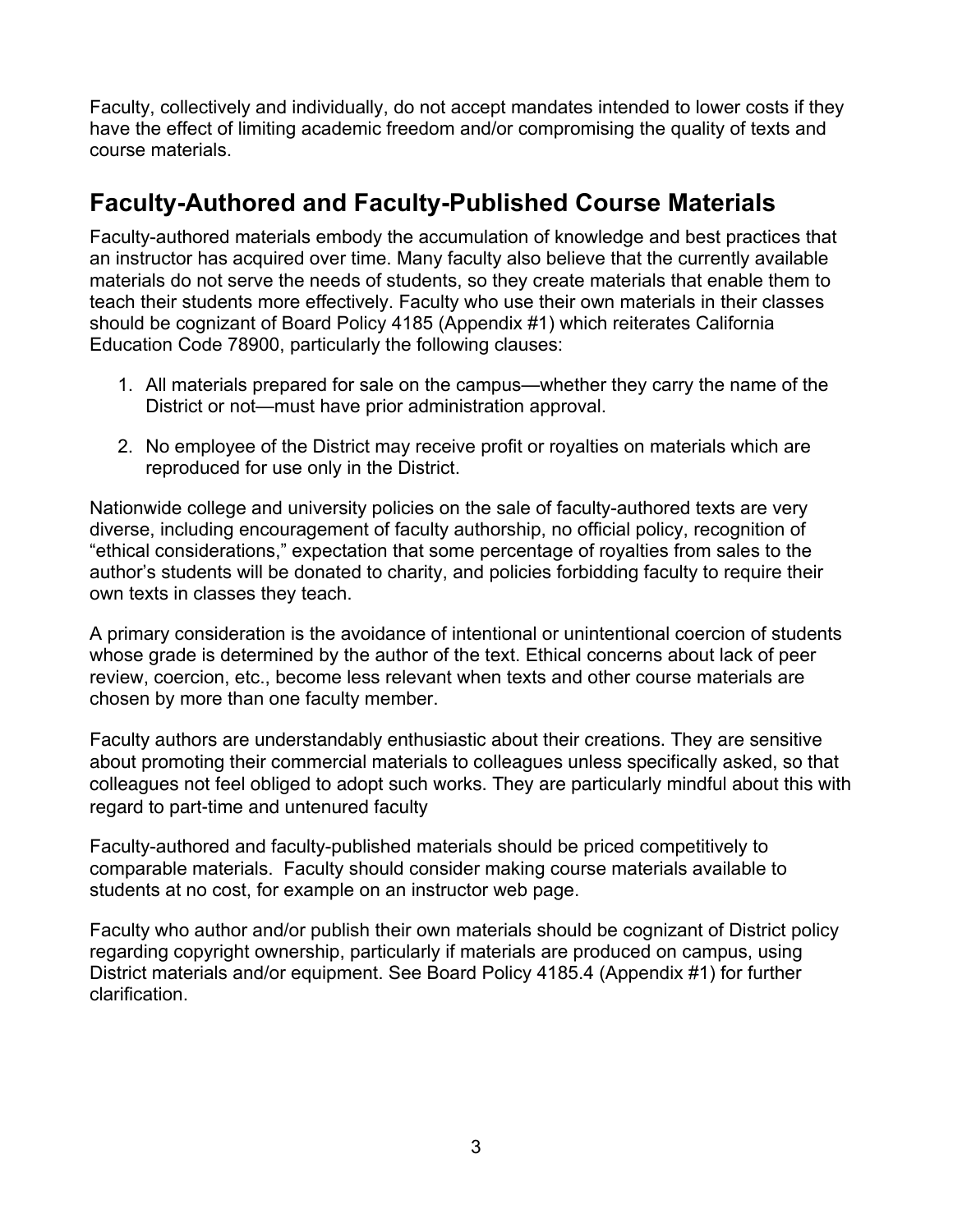# **Bookstore**

#### **Prices in the bookstore**

Faculty support Bookstore policies that reduce costs for students, such as the Bookstore's "best price guarantee" program to match competitors' prices.

#### **Bookstore textbook availability**

Faculty expect the Bookstore to periodically verify that its ordering policies (which are based partially on previous sales) ensure that sufficient text books and other materials are available to students at the start of the term.

Faculty expect the Bookstore to respond to their requests for sufficient and/or additional materials.

Faculty expect the Bookstore to communicate with them about text book and course materials orders. Examples of good practice include the following:

- The Bookstore contacts faculty members who have not turned in a requisition/request form by the ordering deadline.
- Contacting the faculty member's division should be a last resort only when there is no response from the individual faculty member, when new sections are added, and/or when the instructor is listed as "staff."
- The Bookstore obtains consent from the instructor before altering a faculty member's text or course materials request.
- The Bookstore will notify faculty when new editions replace those they have been using and will not substitute a new edition of a text without contacting affected faculty members first.
- The Bookstore serves as a resource for information about the availability and costs of textbooks and other course materials.

#### **Timely orders**

Faculty recognize that timely submission of text and materials orders ensures that materials will be available for students at the start of the term, helps keep costs down for students who wish to sell their texts at the end of the term, and ensures sufficient lead time for Disabled Student Services to prepare accessible versions of course materials.

#### **Reserve Materials in the Library**

Faculty support a partnership between the Bookstore and the Library to make materials available in the reserve collection.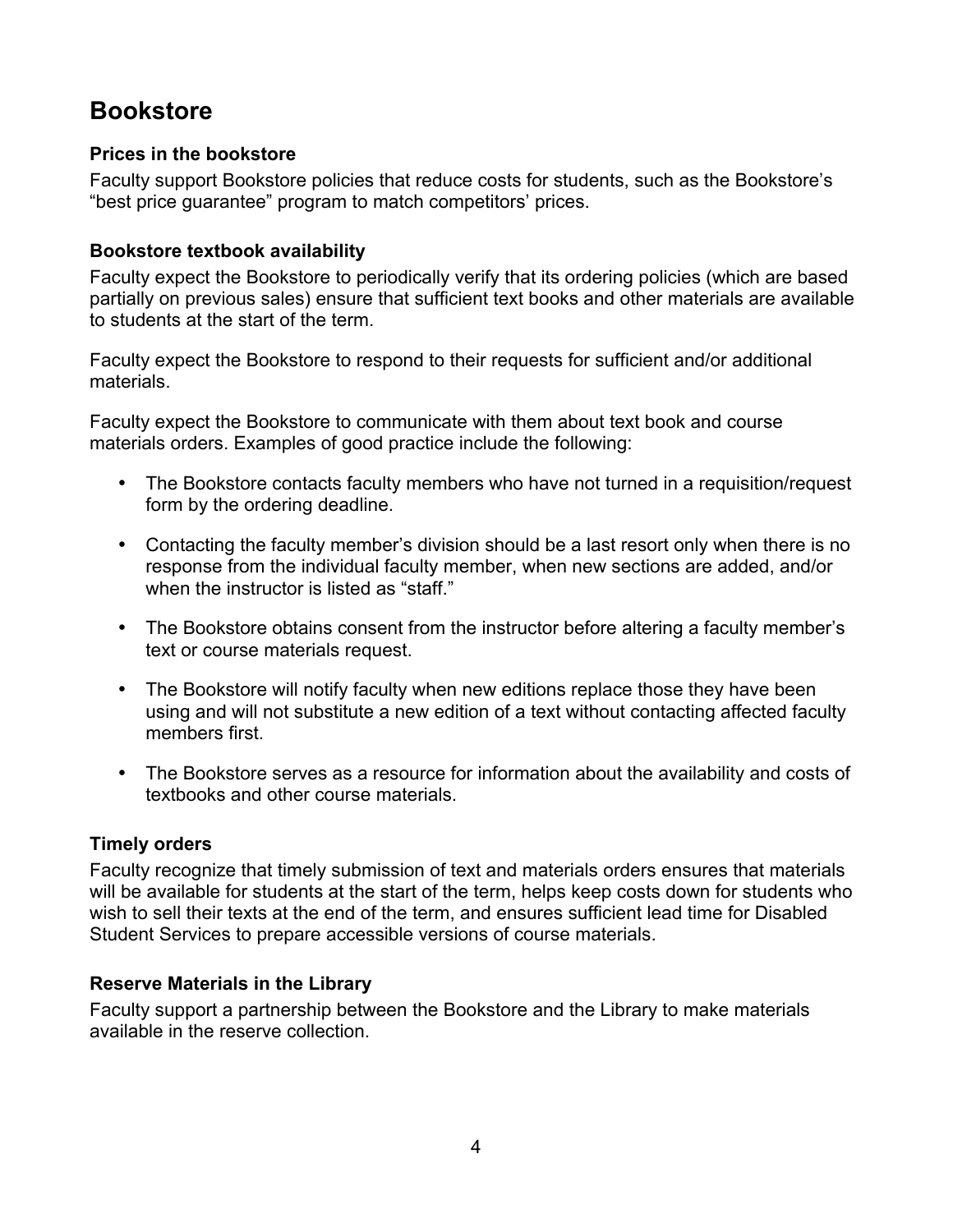#### **Campus-run Bookstore**

Faculty recognize the value of and support maintaining an on-campus bookstore run by the College for the benefit of the campus community.

### **Ethical Issues**

In addition to issues addressed elsewhere in this Statement (including Faculty-Authored and Faculty-Published Course Materials and Choice of Course Materials), faculty recognize the significance of other ethical issues related to the selection, sale, and use of course materials.

#### **Collecting money from students**

Faculty recognize that Board Policies, Title 5 regulations, other laws and regulations, and potential conflicts of interest restrict the selling of course materials (whether self-authored or not) directly to students and/or the collection of money directly from students.

#### **Potentially offensive course materials**

While academic freedom prevails, faculty are sensitive to the potential of some course materials to be taken as offensive and/or demeaning to the values, beliefs, or standards of individuals or groups. Faculty strive for sensitivity in the presentation of such course materials.

#### **Requiring course materials**

While recognizing that access to and use of course materials is generally regarded as critical for student success, faculty do not refuse admittance to or continuation in a class if a student does not purchase course materials.

### **Library**

Faculty recognize the critical role of the Library, support the acquisition and maintenance of a current and high quality Library collection, and expect the Library to collaborate with faculty in the development and maintenance of the collection, including the removal of older materials and the inclusion of current texts.

Faculty may provide students with short-term on-campus access to course support materials by placing them on reserve in the Library. Placing required course materials on reserve may help reduce costs for some students.

Faculty may be responsible for obtaining copyright permission for certain materials placed on reserve for more than one term. Faculty provide the Library with the highest quality materials possible and ensure that materials follow Library guidelines for readability and conversion into alternate formats for students with print impairments.

See Appendix #2 for Frequently Asked Questions.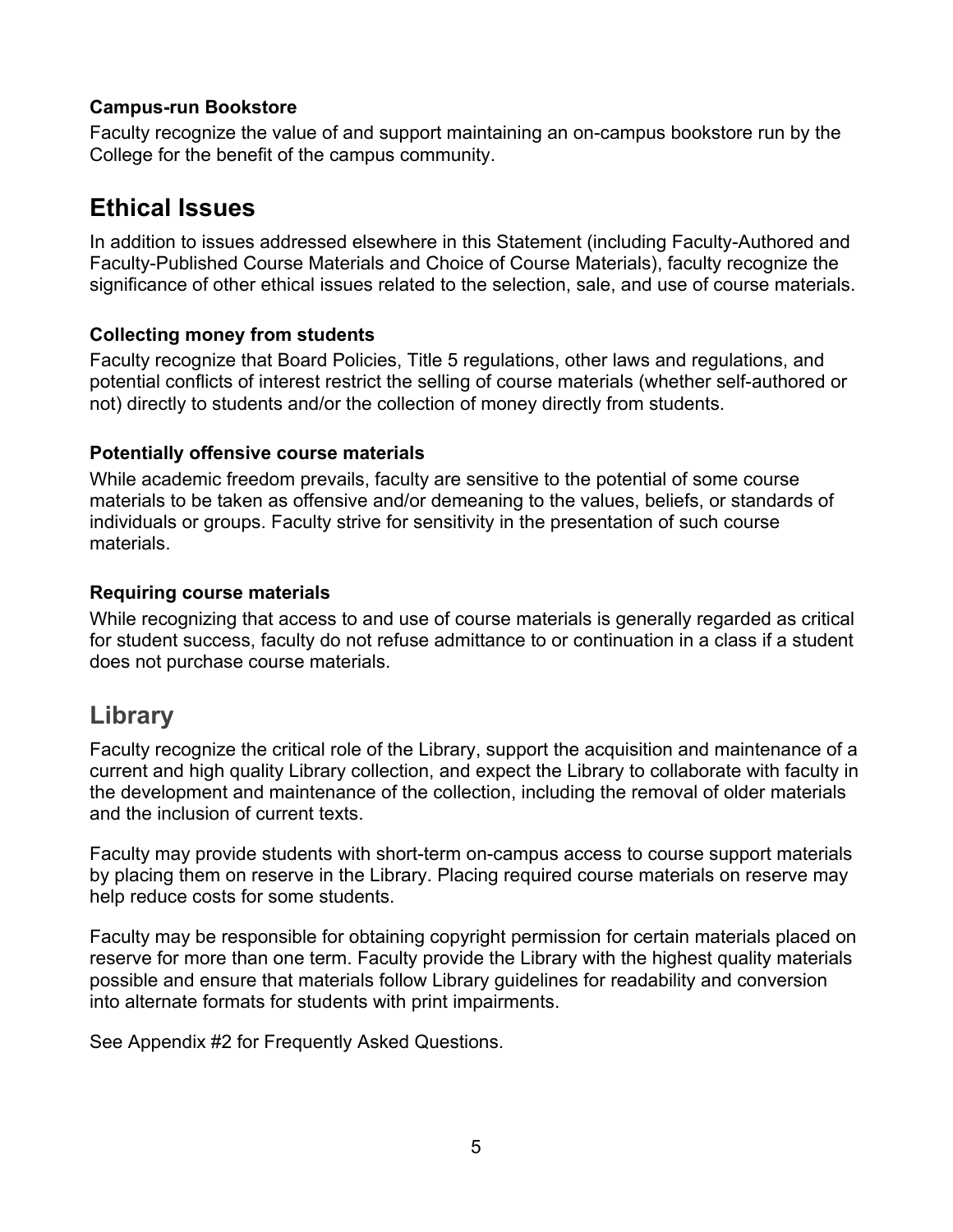# **Printing Services**

Faculty recognize that Printing Services provides a critical service by producing and duplicating a variety of course materials including syllabi, tests and quizzes, class handouts, and course materials packets.

Faculty recognize that copyright laws affect which materials may be duplicated by Printing Services and the circumstances under which permission for use may need to be obtained.

While providing necessary course materials for students, faculty recognize that copying has financial and environmental consequences which may be diminished by using alternatives such as online publication.

# **Copyright Issues**

Faculty recognize the fundamental value and importance of intellectual property and understand that copyright laws and regulations apply to course materials.

Copyright is a complicated issue and constantly evolves based on new legislation and ongoing case law. Although it is beyond the scope of this Statement to offer legal advice, specific rights governing academic "fair use" of copyrighted material apply in certain cases. Faculty acquire copyright permission when required.

Further information, intended not as legal advice or encouragement to use copyrighted materials, but as clarification of these issues is provided in Appendices #2 and #3.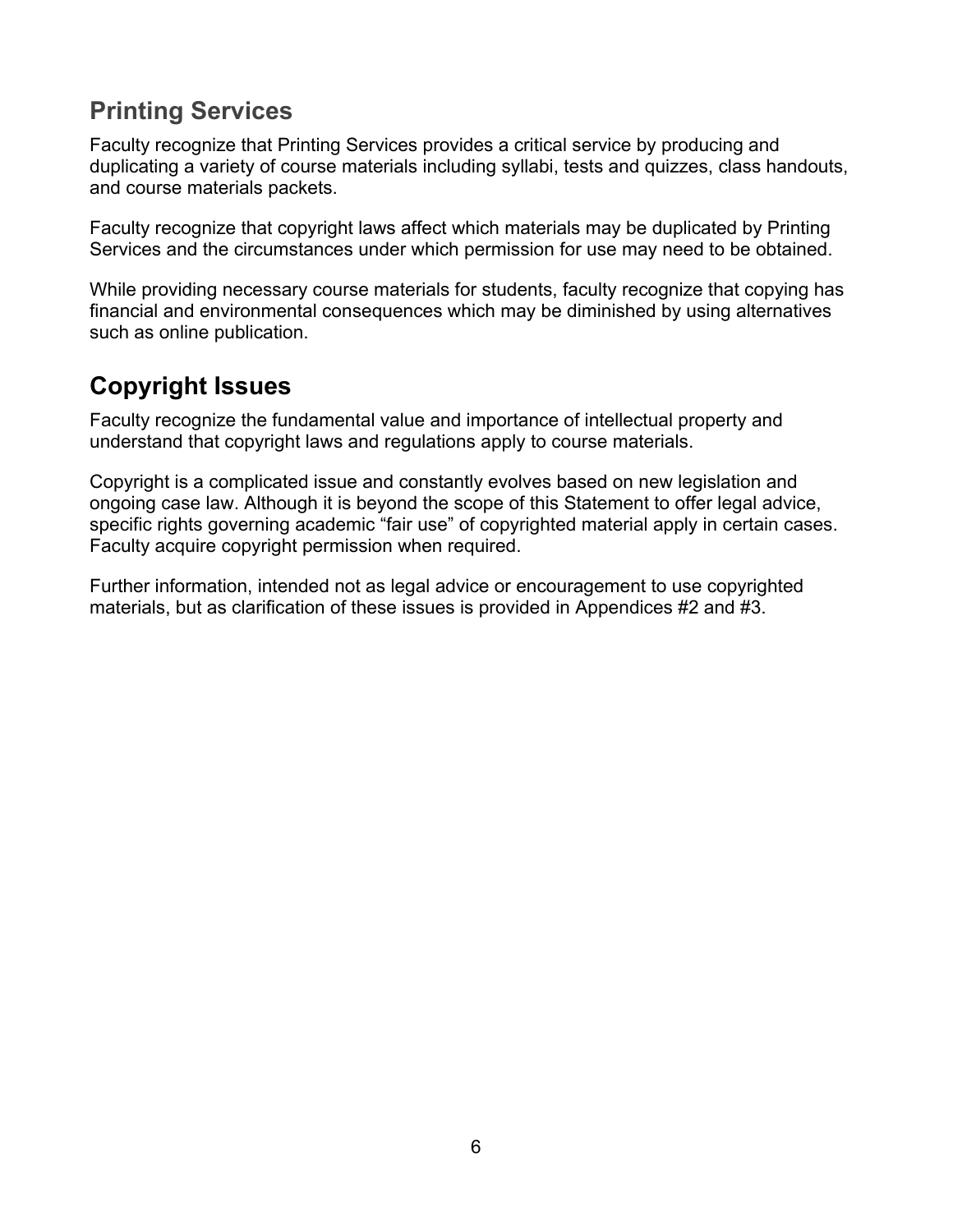# **Appendices**

#### **Appendix #1**

(Excerpted from Board Policies as of May 16, 2005. See http://www.fhda.edu/about\_us/board/policy for electronic copies.)

#### **Publication of Instructional Materials 4185**

The Board encourages the writing and publishing of auxiliary instructional materials for use in the Foothill-De Anza Community College District when appropriate commercially published materials are not available. The administration will establish controlling regulations with the following points as guides:

1. Materials defined as syllabi, manuals, workbooks, etc., will be sold to students after an initial trial printing. During the trial quarter such materials will be issued free.

2. All materials prepared for sale on the campus—whether they carry the name of the District or not—must have prior administration approval.

3. No employee of the District may receive profit or royalties on materials which are reproduced for use only in the District.

4. a. Copyrights on instructional media developed by an employee of the District as part of the

employment contract with the District, belong to the District.

b. Copyrights on materials unrelated to the employee's employment with the District shall belong solely to the employee.

c. If the District furnishes equipment or supplies but the employee creates the work on his/her own time, the employee shall retain the right to copyright the material but shall grant to the District an unrestricted license to use the material without cost.

d. The District may claim the right to copyright material if the project was commissioned by the District, if the project is "work for hire" (i.e., the work was created by the employee within the course of employment), or the work is an institutional effort.

e. Any exceptions to the policy shall only be made through a specific contract negotiated with the District.

Education Code Section 78900 Approved 12/4/61 Amended 6/20/74; 11/18/96

#### **Appendix #2**

#### **Reserve Collection Frequently Asked Questions**

QUESTION: Where is the reserve collection located? ANSWER: The reserve collection is located behind the circulation desk, immediately on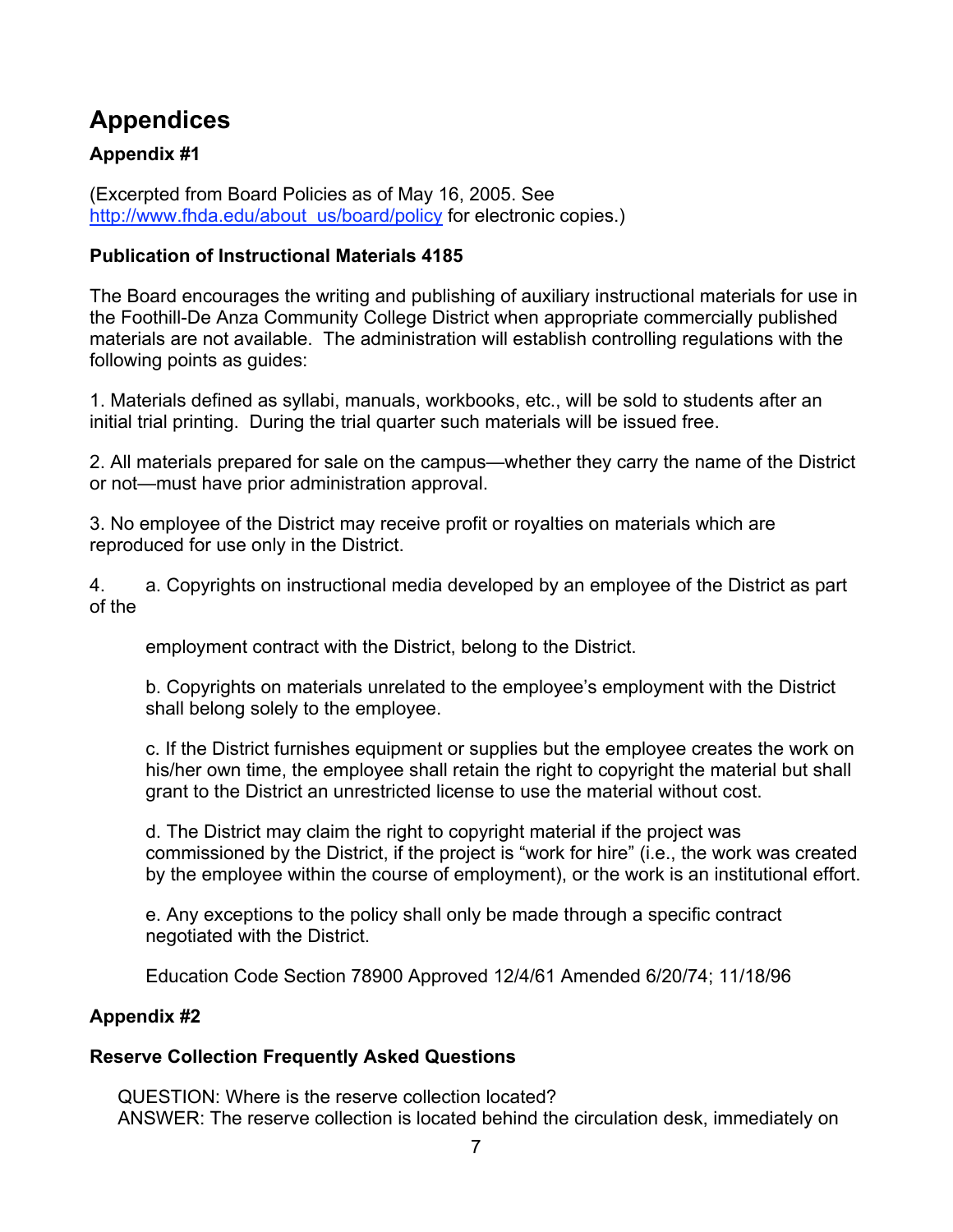your left as you enter the library building.

QUESTION: What do students need to check out a reserve item? ANSWER: Students need a valid identification card from either De Anza or Foothill College to check out reserve items.

QUESTION: How many reserve items can a student check out at one time? ANSWER: The maximum number is two reserve items at one time.

QUESTION: Can students take reserve items outside the library? ANSWER: You can decide whether an item can leave the building or not.

QUESTION: Can students renew a reserve item? ANSWER: Not immediately. Thirty minutes must elapse in order to give other students in the class an opportunity to check out the item.

QUESTION: Who is responsible for a lost item?

ANSWER: If the item is checked out to a student, the student is responsible for the lost item. The library will replace the item when the student pays the replacement fee. If the lost item is not checked out to a student, the library is responsible for the lost item and will replace the item immediately.

QUESTION: What kind of material can I put on reserve?

ANSWER: You can put textbooks, books from your or the library's collection, videocassettes, DVDs, class readers, and other material that can support classroom instruction. Any copied materials, such as articles from a magazine or journal, must comply with the U.S. Copyright Office's fair use guidelines.

QUESTION: How much time does it take for material I submit to reserves to become available to my students?

ANSWER: The library's policy is to process your material within three working days. Please understand that the first few weeks of a quarter are extremely busy. Reserves is happy to receive your material before the beginning of a quarter.

QUESTION: How can my students find the materials that I put on reserve? ANSWER: Students can use the library catalog to search for your materials by instructor name, course name, and course number. Tell your students to go to the library web site (http://www.deanza.edu/library) and click on the link on the left for the library catalog. Once inside the library catalog, click on the blue box labeled reserve desk to search for reserve materials.

QUESTION: How long can reserve items circulate?

ANSWER: You can choose a circulation period when you submit your material. Circulation periods vary from one hour to seven days. You can designate whether an item can be checked out overnight or not.

QUESTION: What copyright issues should I be aware of when submitting materials? ANSWER: (See Appendix #3.) In general, there are two types of materials to consider: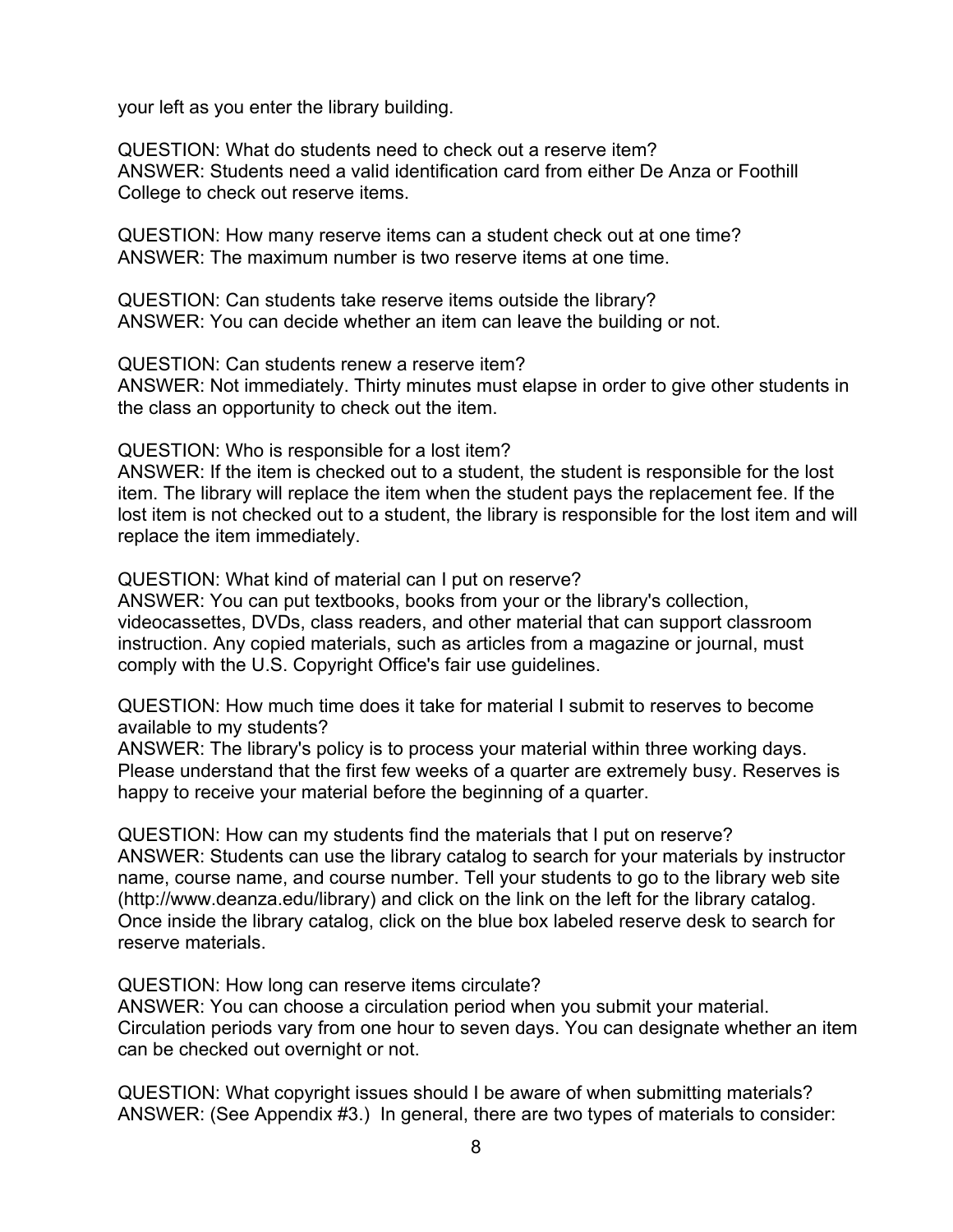originals and duplicates. Examples of originals include textbooks and books, music, and film purchased from the publisher. Original materials can remain on reserve for more than one quarter duration. Duplicate materials include photocopies of articles in magazines and journals. Such duplicate material can be put on reserve if the material meets the four factor fair use test provision of Section 107 of the Copyright Law of the United States of America (http://www.copyright.gov/title17/92chap1.html#107). Duplicate materials will be removed from the reserve collection at the end of every quarter.

QUESTION: What resources are available so I can better understand copyright and fair use issues?

ANSWER: (See Appendix #3.) The library has several books, which discuss copyright issues for educators. One such title available at the circulation desk is *Copyright Essentials for Librarians and Educators* published by the American Library Association. There are many good Internet sites as well. The U.S. Copyright Office is the authoritative site (http://www.copyright.gov/). You may also want to read from other colleges and universities, which reflect differing interpretations of fair use at educational institutions. One such site is called a *Crash Course in Copyright* developed by the University of Texas system (http://www.utsystem.edu/ogc/intellectualproperty/cprtindx.htm). Additional views are offered at Stanford University's *Copyright & Fair Use* (http://fairuse.stanford.edu/), and Indiana University's *Copyright Management Center* (http://www.copyright.iupui.edu/).

QUESTION: Who can I contact if I have additional questions or comments? ANSWER: Contact the Library Coordinator of Reserves

#### **Appendix #3**

Copyright is a complicated issue and constantly evolves based on new legislation and ongoing case law. While faculty should acquire copyright permission when required, there are specific rights governing academic "fair use" of copyrighted material. As the Copyright Act of 1976 states,

Notwithstanding the provisions of sections 106 and 106A, the fair use of a copyrighted work, including such use by reproduction in copies or phonorecords or by any other means specified in that section, for purposes such as criticism, comment, news reporting, teaching (*including multiple copies for classroom use*), scholarship, or research, is not an infringement of copyright. In determining whether the use made of a work in any particular case is a fair use the factors to be considered shall include—

- 1. the purpose and character of the use, including whether such use is of a commercial nature or is for nonprofit educational purposes;
- 2. the nature of the copyrighted work;
- 3. the amount and substantiality of the portion used in relation to the copyrighted work as a whole; and
- 4. the effect of the use upon the potential market for or value of the copyrighted work.

The fact that a work is unpublished shall not itself bar a finding of fair use if such finding is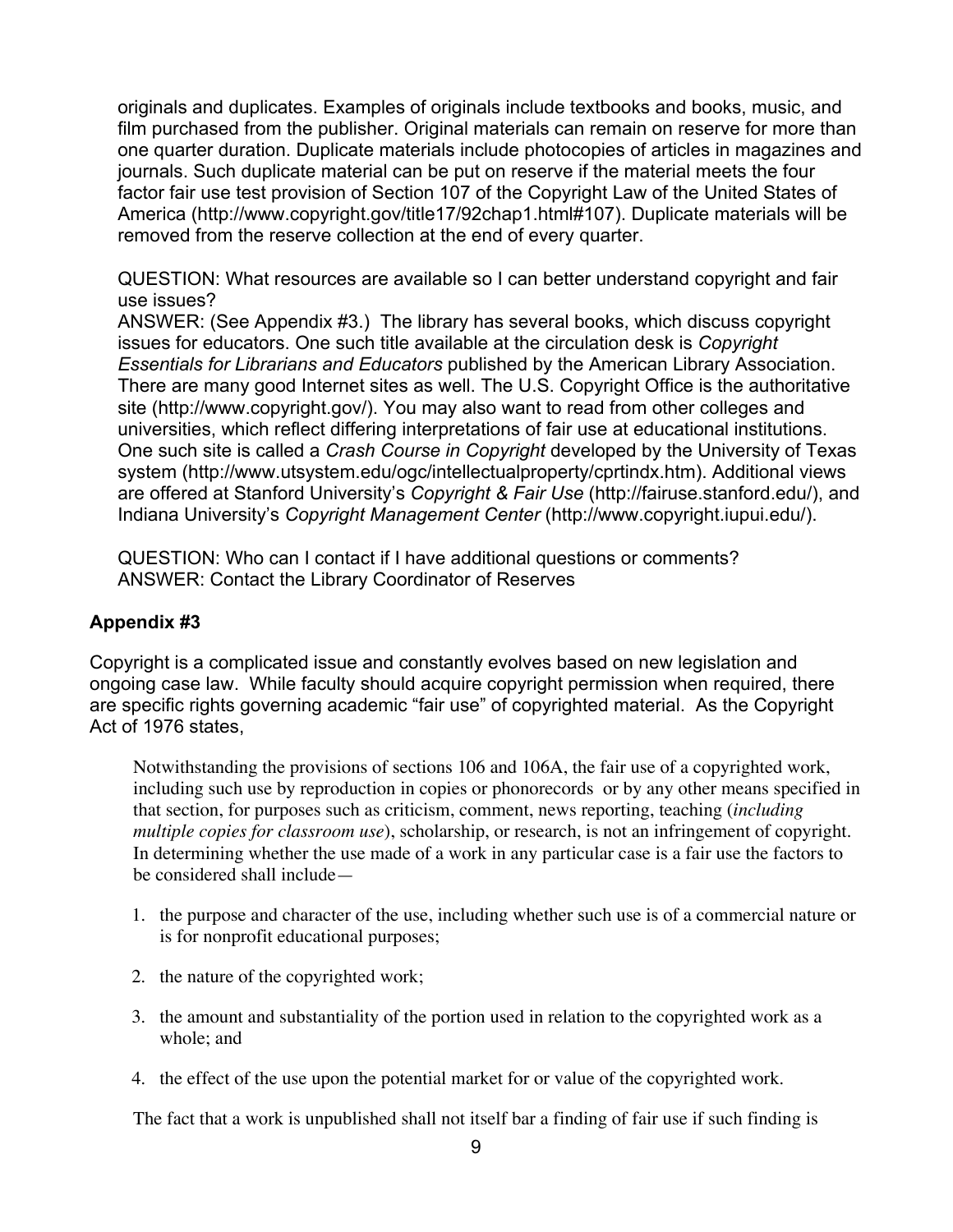made upon consideration of all the above factors. (ibid).

Section 107 [emphasis added]

Clarifying fair use criteria:

In addition, the following practices may help reinforce that the copyright material is intended for non-profit, classroom use only:

1. Access. Materials should be restricted to only those students enrolled in the class for which such material is provided. Photocopies should be limited in number, and access to electronic material should be limited to the students in the class (e.g. a password controlled web page).

2. Duration. Such materials should not be used term after term. Any copies remaining at the end of the term (including electronic materials) should be destroyed. Copyright permission should be sought for materials used repeatedly, in successive academic quarters.

3. Alternative Delivery. Faculty may avoid placing themselves at risk by placing "one-timeuse" materials on reserve in the library (see "Library" in main document and Appendix #2), or by directing students to pre-existing materials on the internet (such as full-text articles available to students through the academic indexes to which the library subscribes).

Faculty may wish to consult web resources including the following for additional information about copyright issues:

U.S. Copyright Law website: http://www.loc.gov/copyright/

State Academic Senate Website on copyright: http://www.academicsenate.cc.ca.us/Publications/Papers/Intellectual.htm

U.S. Copyright Office's "Reproduction of Copyrighted Works by Educators and Librarians": http://www.copyright.gov/circs/circ21.pdf

CETUS (a national consortium of state and city universities, of which CSU is a member): http://cetus.org/fairindex.html

University of Texas: Guidelines For Classroom Copying of Books and Periodicals http://www.utsystem.edu/OGC/IntellectualProperty/clasguid.htm

University of California at Berkeley's "Copyright, Intellectual Property Rights, and Licensing Issues" http://sunsite.berkeley.edu/Copyright/

Stanford University Library's "Copyright & Fair Use." http://fairuse.stanford.edu/